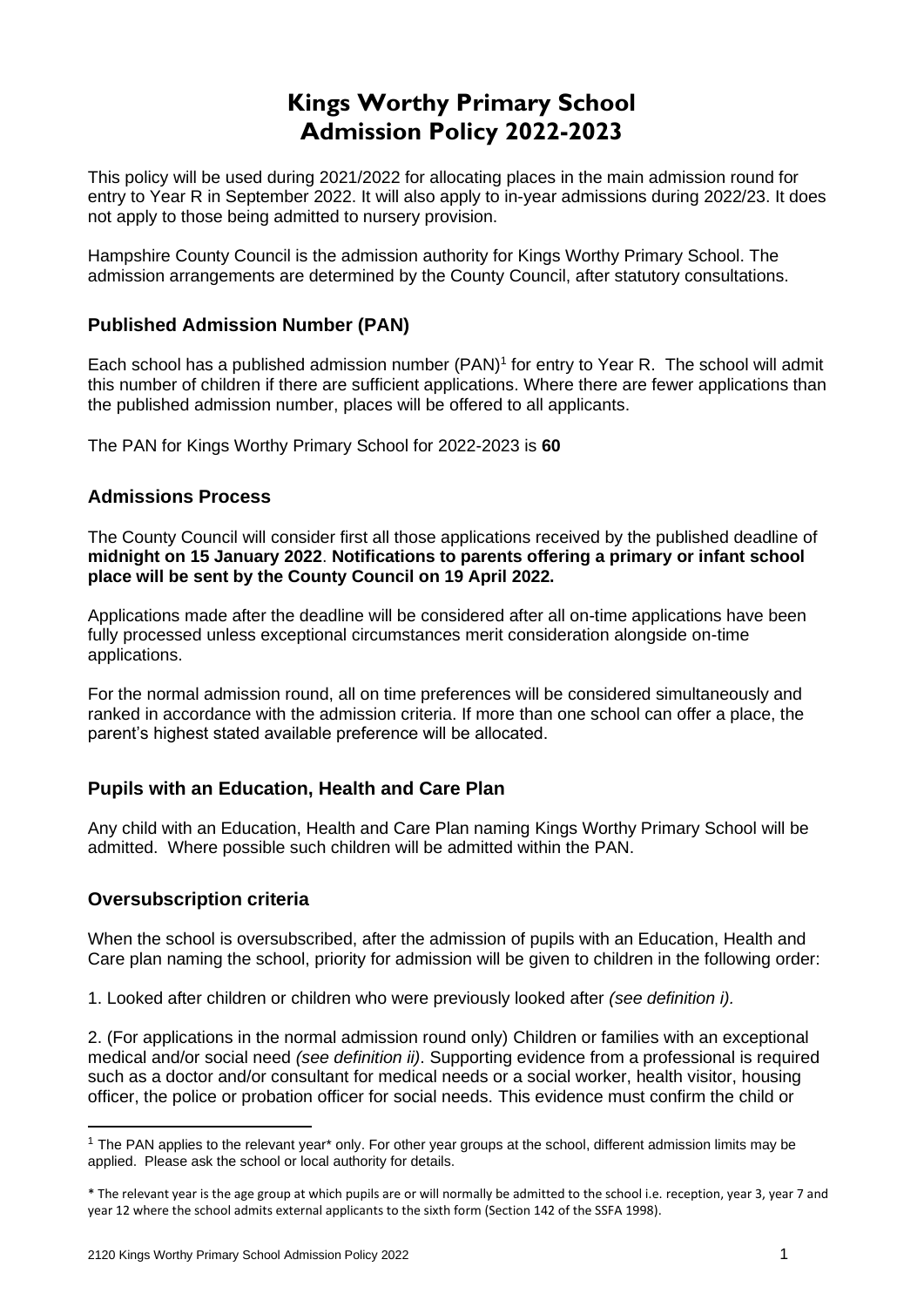family's medical or social need and why that need(s) makes it essential that the child attends Kings Worthy Primary School rather than any other. If evidence is not submitted by the application deadline, the medical and/or social need cannot be considered.

3. Children of staff *(see definition iii)* who have, (1) been employed at Kings Worthy Primary School for two or more years at the time at which the application for admission to the school is made, or (2) have been recruited to fill a vacant post for which there is a demonstrable skill shortage.

4. Children living **in** the catchment area *(see definition iv)* of Kings Worthy Primary School who at the time of application have a sibling *(see definition v)* on the roll of Kings Worthy Primary School who will still be on roll at the time of admission. [See 6 for additional children who may be considered under this criterion.]

5. Other children living **in** the catchment area of Kings Worthy Primary School*.*

6. Children living **out** of the catchment area of <Kings Worthy Primary School who at the time of application have a sibling *(see definition v)* on the roll of Kings Worthy Primary School who will still be on roll at the time of admission. [Where a sibling was allocated a place at Kings Worthy Primary School in the normal admission round in a previous year because the child was displaced *(see definition vi)* from the catchment school for their address, the application will be considered under 4, above, subject to the siblings still living in the catchment area for the school from which they were displaced. In future normal admissions rounds a younger sibling will be considered to have been displaced where they were allocated a place at Kings Worthy Primary School under this criterion as a consequence of their elder sibling's displacement and are still living in the catchment area for the school from which they were displaced].

7. Other children.

# *Definitions*

(i) Looked after children are defined as those who are (a) in the care of a local authority, or (b) being provided with accommodation by a local authority in the exercise of their social services functions (see the definition in section 22(1) of the Children Act 1989). Previously looked after children are those who were looked after but immediately after being looked after became subject to an adoption order, child arrangements order, or special guardianship order. An adoption order is an order under section 46 of the Adoption and Children Act 2002 or section 12 of the Adoption Act 1976. Child arrangements orders are defined in section 8 of the Children Act 1989, as amended by section 12 of the Children and Families Act 2014. Child arrangements orders replace residence orders and any residence order in force prior to 22 April 2014 is deemed to be a child arrangements order. Section 14A of the Children Act 1989 defines a 'special guardianship order' as an order appointing one or more individuals to be a child's special guardian (or special guardians).

(ii) Applicants will only be considered under this criterion if on the application form (online or paper) they have ticked the appropriate box explicitly indicating that they wish for their application to be considered under medical / social need. 'Medical need' does not include mild medical conditions, such as asthma or allergies. 'Social need' does not include a parent's wish that a child attends the school because of a child's aptitude or ability or because their friends attend the school or because of routine childminding arrangements. Priority will be given to those children whose evidence establishes that they have a demonstrable and significant need to attend a particular school. Equally this priority will apply to children whose evidence establishes that a family member's physical or mental health or social needs mean that they have a demonstrable and significant need to attend a particular school. Evidence must confirm the circumstances of the case and must set out why the child should attend a particular school and why no other school could meet the child's needs. Providing evidence does not guarantee that a child will be given priority at a particular school and in each case a decision will be made based on the merits of the case and whether the evidence demonstrates that a placement should be made at one particular school above any other.

(iii) 'Staff' includes all those on the payroll of Kings Worthy Primary School who (specific to clause (1)) have been an employee continuously for two years at the time of application. 'Children of staff' refers to situations where the staff member is the natural parent, the legal guardian or a resident step parent.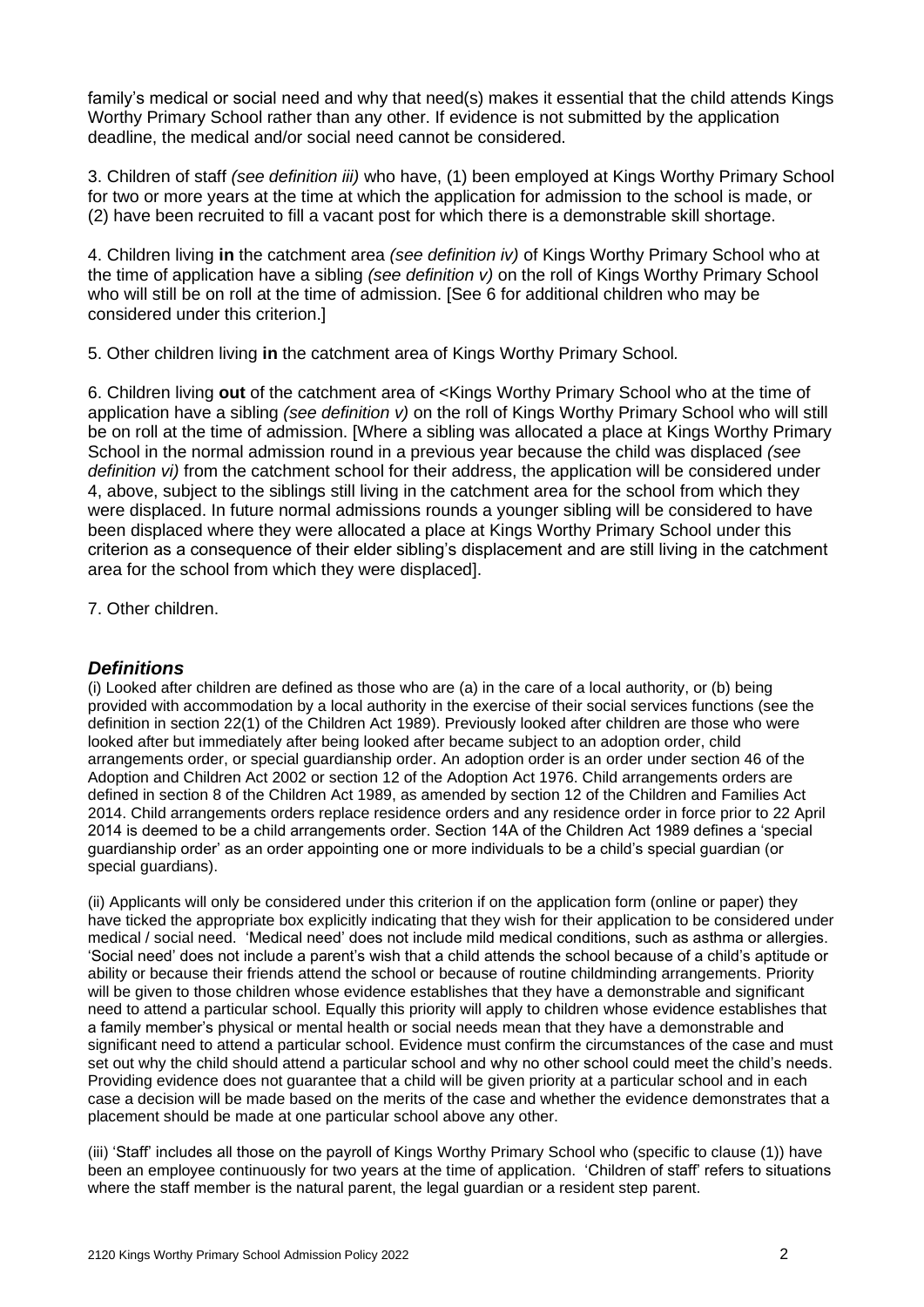(iv) A map of the school's catchment area is available on the school's details page of the Hampshire County Council website [www.hants.gov.uk/educationandlearning/findaschool.](http://www.hants.gov.uk/educationandlearning/findaschool)

(v) 'Sibling' refers to brother or sister, half brother or half sister, adoptive brother or adoptive sister, foster brother or foster sister, step brother or step sister living as one family unit at the same address. It will also be applied to situations where a full, half or adopted brother or sister are living at separate addresses. Criteria 4 and 6 include children who at the time of application have a sibling for whom the offer of a place at Kings Worthy Primary School has been accepted, even if the sibling is not yet attending.

(vi) 'Displaced' refers to a child who was refused a place at the catchment school in the normal admissions round having named it in the application and was not offered a higher named preference school.

#### **Tie-breaker**

If the school is oversubscribed from within any of the above categories, straight line distance will be used to prioritise applications; applicants living nearer the school have priority. Distances will be measured from the Ordnance Survey home address point to the school address point using Hampshire County Council's Geographic Information Systems (GIS). Distances to multiple dwellings will give priority to the ground floor over the first floor and so on. On individual floors, distances will be measured to the stairs leading to the communal entrance. Where two or more applicants are equidistant, random allocation will be used to allocate the place. An explanation of the random allocation procedure is available on the County website.

# **Additional Information**

#### **Permanent Residence**

The child's permanent residence is where they live, normally including weekends and during school holidays as well as during the week, and should be used for the application. The permanent address of children who spend part of their week with one parent and part with the other, at different addresses, will be the address at which they spend most of their time.

#### **Multiple births**

Where a twin or child from a multiple birth is offered the last place available within the PAN, any further twin or child of the same multiple birth will also be offered a place, if the parents so wish, even though this may raise the number in the year group above the school's PAN.

#### **Fair Access placements by the local authority**

Outside the normal admission round, it may sometimes be necessary for a pupil to be placed by the local authority, or a local placement panel acting on behalf of the authority, in a particular school even if there is a waiting list for admission. Such placements will be made in accordance with Hampshire County Council's Fair Access Protocol. The Protocol is based on legislation and government guidance.

#### **Waiting lists**

Waiting lists will be established for each year group where more applications are received than places available. For main round admissions to Year R, the waiting list will be maintained centrally by the local authority until 31 August 2022. At all other times, and for other year groups, waiting lists will be operated by schools on behalf of the local authority.

Any places that become available will be offered to the child at the top of the list on the day the place became available. The waiting list is ordered according to the criteria of the admission policy with no account being taken of the length of time on the waiting list or any priority order expressed as part of the main admission round. Fair Access admissions and school closure arrangements will take priority over the waiting list.

The waiting list will be reviewed and revised –